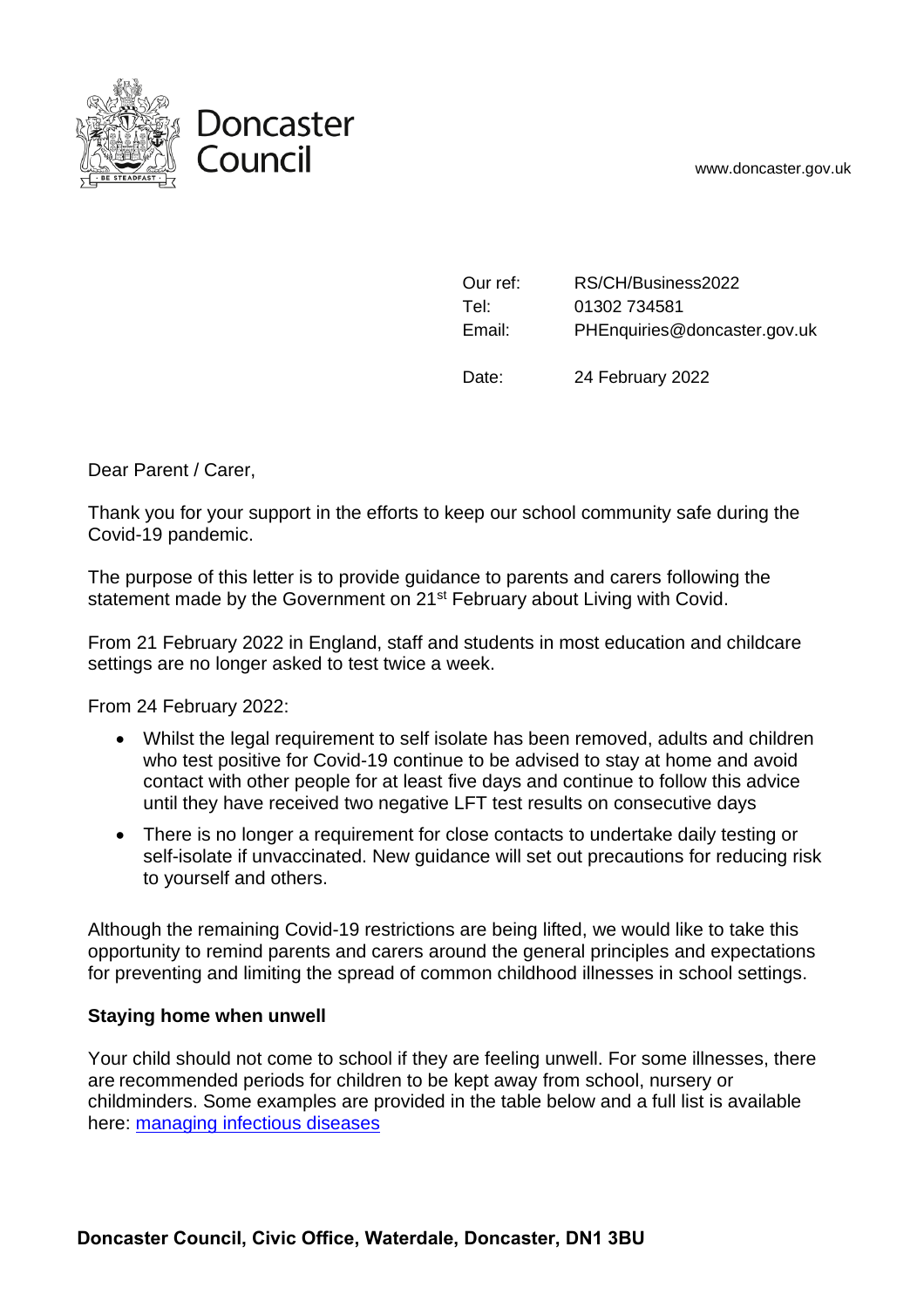| <b>Illness</b>            | <b>Recommended exclusion period</b>                                                                            | <b>Advice</b>                                             |
|---------------------------|----------------------------------------------------------------------------------------------------------------|-----------------------------------------------------------|
| Chickenpox                | Until all vesicles (spots) have crusted over                                                                   |                                                           |
| Impetigo                  | Until lesions are crusted and healed, or 48<br>hours after starting antibiotic treatment                       |                                                           |
| <b>Measles</b>            | Four days from onset of rash                                                                                   | Preventable by vaccination                                |
| Scarlet fever             | Child can return 24 hours after starting<br>antibiotic treatment                                               |                                                           |
| Mumps                     | Exclude child for five days after onset of<br>swelling                                                         | Preventable by vaccination                                |
| Diarrhoea and<br>Vomiting | 48 hours from last episode of diarrhoea or<br>vomiting                                                         |                                                           |
| Flu (influenza)           | Until recovered                                                                                                |                                                           |
| Covid-19                  | Advised to stay home for 5 days and LFT<br>test on day 6 and 7                                                 | Vaccinations will be available                            |
| Whooping cough            | 48 hours from starting antibiotic<br>treatment, or 21 days from onset of illness<br>if no antibiotic treatment | Preventable by vaccination.                               |
| <b>Head lice</b>          | None                                                                                                           | Treatment recommended<br>where live lice have been seen   |
| Threadworms               | None                                                                                                           | Treatment recommended for<br>child and household contacts |

## **Immunisation**

Many childhood diseases can be prevented through vaccination. If your child is due for a vaccination or missed one, this can be organised through the child's GP. This is particularly important if you are planning to travel abroad where prevalence may be higher. Information here: [Vaccinations and when to have them](https://www.nhs.uk/conditions/vaccinations/nhs-vaccinations-and-when-to-have-them/)

A Covid-19 vaccination programme for 5-11 year olds has recently been announced and information about arranging vaccinations will be shared shortly. The vaccine programme for anyone aged 12 or over remains available, booking information is available [here.](https://www.nhs.uk/conditions/coronavirus-covid-19/coronavirus-vaccination/book-coronavirus-vaccination/)

Vaccines are most important for the small number of children and young people who are likely to get poorly with Covid-19, invitation to vaccination will be sent by GPs for this group of children.

## **Good hygiene practice**

Handwashing is one of the most important ways of controlling the spread of infections, especially those that cause diarrhoea and vomiting, and respiratory illnesses. Always wash hands after using the toilet, before eating or handling food, and after handling animals.

Coughing and sneezing easily spread infections. Children should be encouraged to cover their mouth and nose with a tissue, wash their hands and disposing of tissues in the bin.

General advice remains to reduce the spread of Covid 19 and other infectious illnesses:

## **Doncaster Council, Civic Office, Waterdale, Doncaster, DN1 3BU**